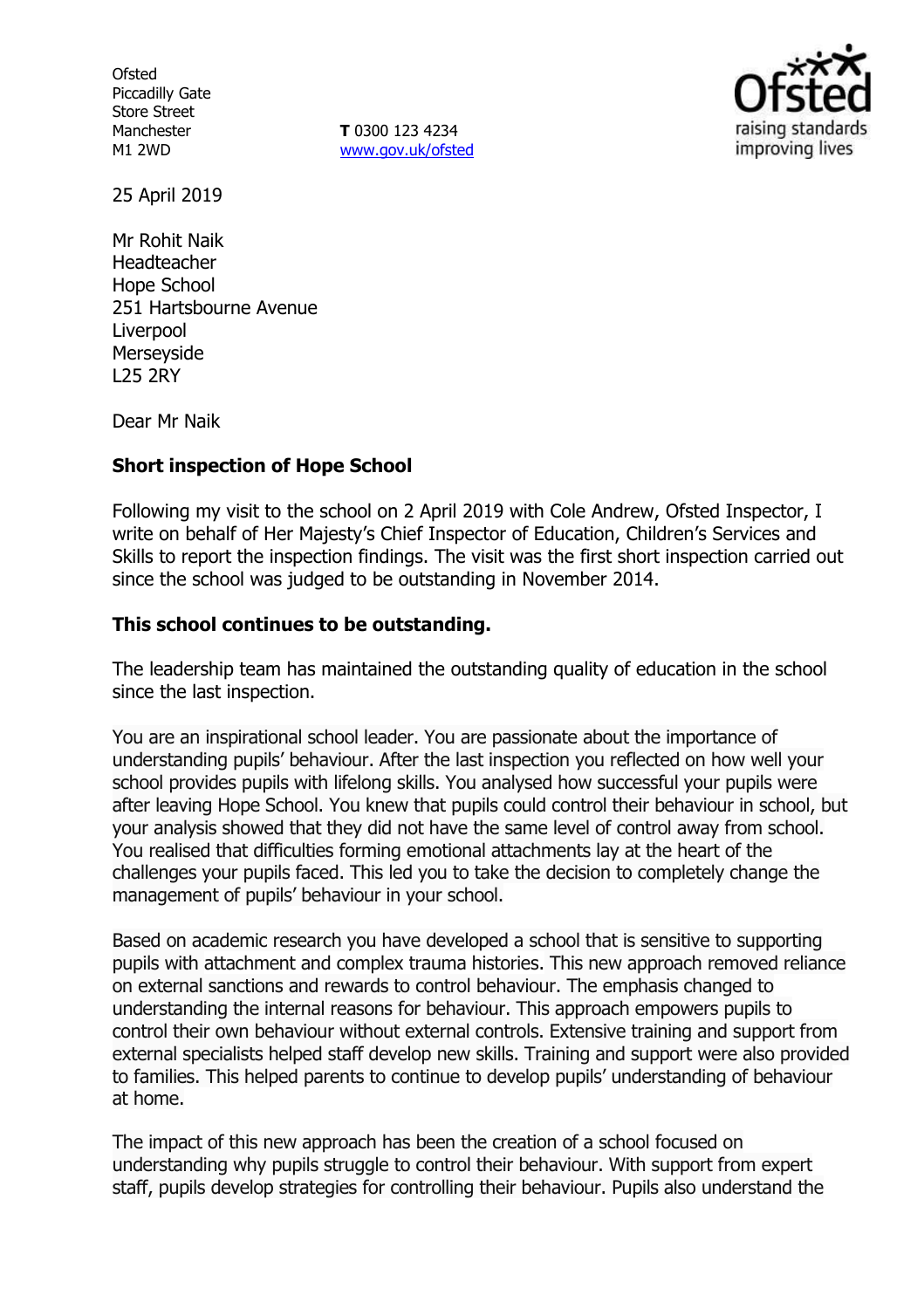

behaviour of their peers. While in school, inspectors saw examples of pupils reminding each other how to manage their behaviour. This demonstrated the clear understanding across the school of the attachment-sensitive approach. Behaviour in school is exemplary and pupils make outstanding progress in their learning.

Throughout the period of change you have been ably assisted by your assured, enthusiastic leadership team. Leaders are very knowledgeable about insecure attachment and the impact of trauma and adversity upon child development . Academic research informs decisions about all aspects of the school. There is a highly reflective culture in the leadership team. This ensures that the impact of change is carefully monitored. This means being prepared to change decisions that do not improve outcomes for pupils. For example, at an early stage in the development of the attachment-sensitive approach leaders chose an adult to support each pupil. This did not lead to strong relationships between pupils and their support adult. Leaders decided to allow pupils to choose the adult they preferred to help them. This has led to very strong relationships between pupils and their adult support.

Your staff have adopted the new approach with enthusiasm. Highly effective training and support have given them confidence to move away from a reliance on rewards and sanctions. Teachers have gained confidence and sustained high-quality teaching. Staff value highly the support that leaders provide for their mental health and well-being.

Governors initially questioned the need for change. Following an outstanding judgement at the last inspection they felt that change was unnecessary. After a period of discussion and training governors now fully support your new approach. Governors have seen at first hand the impact of the new approach and are proud to be associated with an innovative school.

Parents and carers spoken to during the inspection are very positive about the impact of your school on their children. Comments, such as 'I got my life back when my son started at Hope', 'Hope has changed my life and it's changed my family's life' typify the attitude of parents.

Pupils enjoy coming to school. They explain how being at Hope has helped them to manage their behaviour. Some pupils have attended several other schools and are able to recognise that at Hope they are understood by staff and helped to catch up with their learning.

The local authority fully supports the attachment-sensitive approach you have adopted. They recognise the transformation seen in pupils' ability to control their behaviour. You have started to work with other schools in the area. The local authority is keen to further develop this work. There is a strong desire to share the impact of this approach as widely as possible.

At the previous inspection, inspectors identified that your school website did not contain all the necessary information. You have addressed this issue and the website now meets requirements. It also now contains a wealth of material explaining the attachment-sensitive approach you have adopted. It is an excellent source of information for parents wanting to find out more about this topic.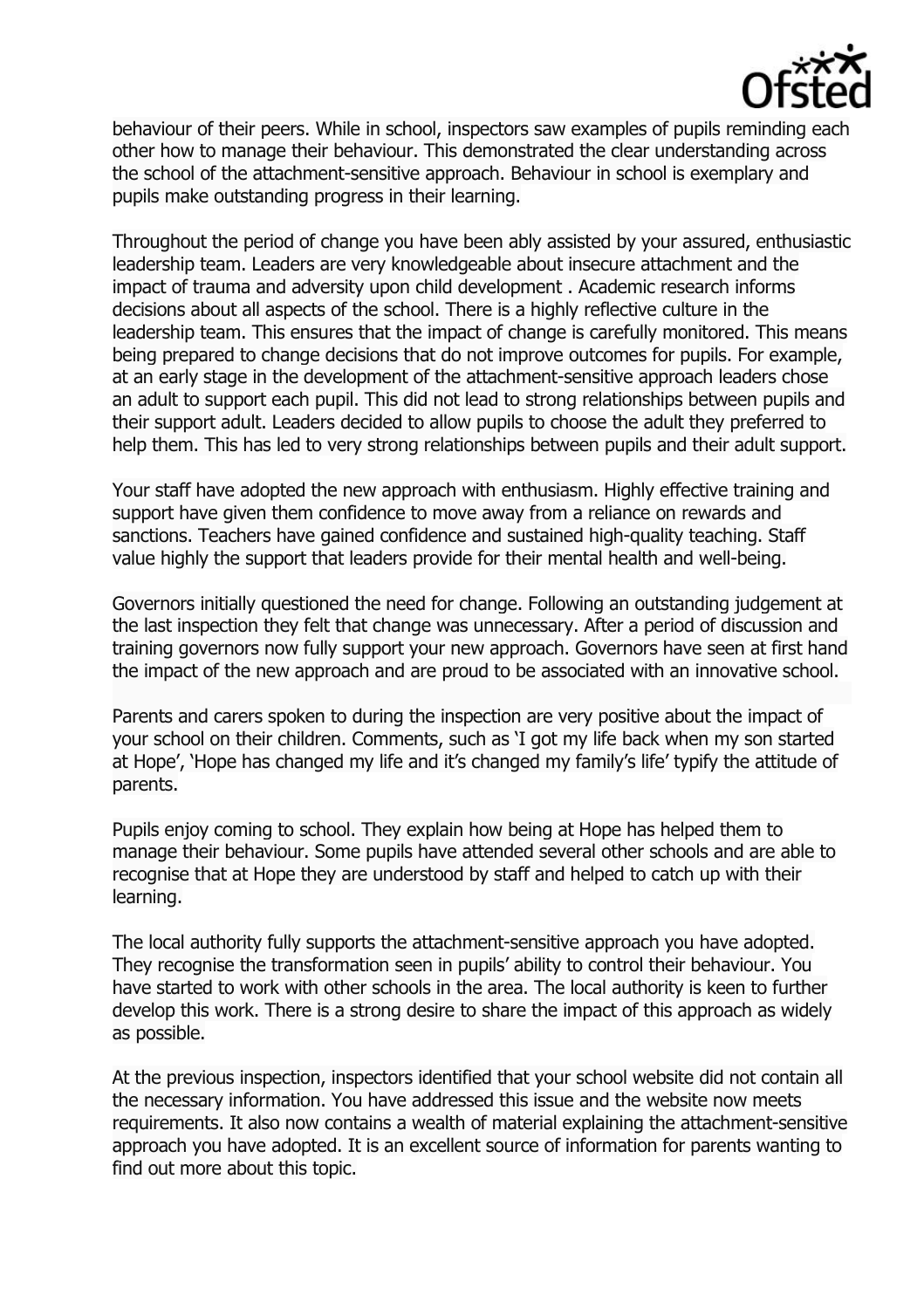

## **Safeguarding is effective.**

The leadership team has ensured that all safeguarding arrangements are fit for purpose. There is a very strong culture of safeguarding throughout the school. All staff are thoroughly trained. They recognise their responsibilities concerning keeping pupils safe. Leaders ensure that all staff maintain their understanding through regular briefings. This ensures that staff are highly vigilant about potential risks.

The curriculum teaches pupils how to help keep themselves safe. Days are set aside to focus on personal, social and health education; for instance, pupils learn how to keep themselves safe online. Pupils say that they feel very safe and well cared for in the school. They feel confident that adults will help them if needed. Pupils talk with knowledge about the ways they can stay safe in a range of situations, including online. Parents spoken to during the inspection said that staff keep their children safe.

Staff create a climate of curiosity in class. If there are questions related to a safeguarding issue, they take time to address it. For example, during a lesson on Shakespeare's play 'Macbeth' a pupil asked about knife crime. This prompted a discussion about the implications of carrying a knife in the present day.

# **Inspection findings**

- I focused on different lines of enquiry during the inspection. I wanted to find out about the impact of the attachment-sensitive approach on pupils' outcomes. The majority of pupils come to Hope School with levels of attainment below the national average following time missed at previous schools. The attachment-sensitive approach helps to build pupils' self-esteem and self-confidence. Pupils learn to take responsibility for their own behaviour without reliance on rewards and sanctions. Careful assessment enables teachers to identify gaps in learning. A highly personalised timetable and effective support help pupils to catch up with missed learning. The impact of this is that pupils gain knowledge and confidence and make outstanding progress.
- I also wanted to find out how effectively leaders spend pupil premium funding. Leaders have an accurate view of the barriers faced by disadvantaged pupils. Their support in overcoming these barriers ensures effective use of pupil premium funding. Leaders maintain detailed records of the allocation of this money. They monitor and evaluate their use of this funding effectively. For example, leaders identified that disadvantaged pupils were making slower progress in mathematics than in English. Pupil premium funding was used to support pupils in developing key mathematical skills. The impact of this has been a reduction in the different progress that disadvantaged pupils make in mathematics and English.
- The curriculum was identified as a key strength of the school at the last inspection. I wanted to find out whether this was still the case. The school day starts with individualised activities designed to prepare pupils for learning. These include occupational therapy sessions linked to improving handwriting skills. There are also activities designed to improve long-term memory. This helps pupils to retain learning so that it can be easily recalled in the future. The day continues with lessons based around the national curriculum. A rich, imaginative and varied learning experience significantly contributes to developing pupils' knowledge. All subjects are closely linked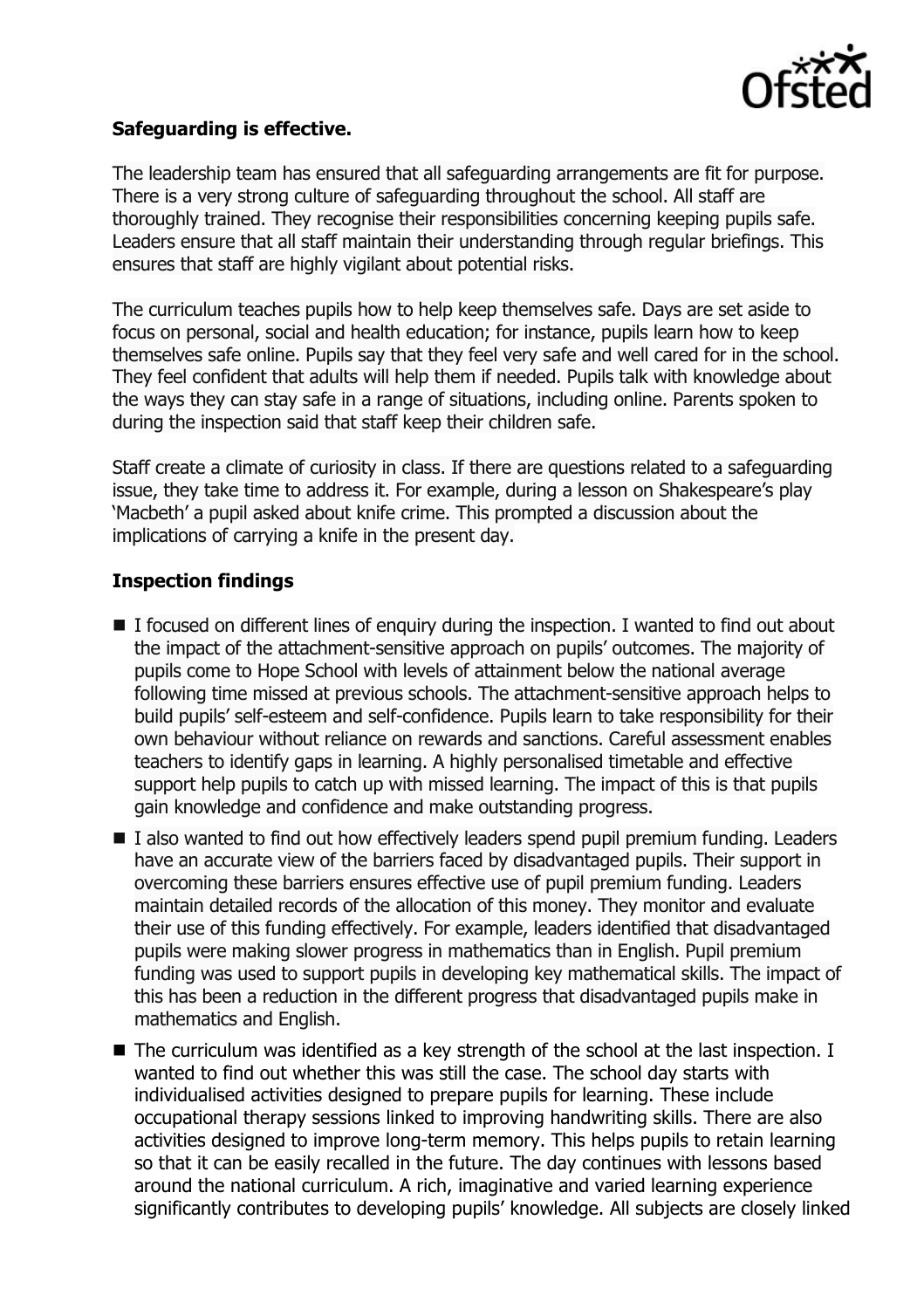

to literacy and numeracy. Pupils can clearly see the connections between subjects they learn. Each afternoon there are sessions to develop pupils' life-skills, such as cooking, shopping and physical activity. Pupils gain accredited qualifications in these lessons.

- The high-quality curriculum is both motivating and exciting. Pupils read with confidence and enjoy writing. Pupils are very engaged in their learning. Behaviour is excellent and pupils make substantial progress. The curriculum equips pupils with the academic and emotional skills they need for the next stage of their education.
- Attendance was another line of enquiry. Attendance is currently above national averages compared to special schools. It has improved steadily since the introduction of the attachment-sensitive approach. Systems for monitoring absence are meticulous and robust. Analysis of data includes looking for trends in absence which may indicate needs that are not being met in school. This is an example of leaders' strategic approach to addressing barriers to attendance.
- There is a small group of pupils who are persistently absent. Monitoring of these pupils is part of the school's safeguarding system. Support plans address the reasons for absence. Staff work closely with the pupils' families to improve attendance. As a result, the proportion of pupils that are persistently absent has reduced significantly compared to last year.

# **Next steps for the school**

Leaders and those responsible for governance should ensure that:

staff continue to develop work with the local authority to share good practice in supporting pupils with attachment disorder.

I am copying this letter to the chair of the governing body, the regional schools commissioner and the director of children's services for Liverpool. This letter will be published on the Ofsted website.

Yours sincerely

Mark Burgess **Ofsted Inspector**

## **Information about the inspection**

During the inspection, inspectors met with you and other leaders. An inspector also met with five members of the governing body and with representatives from the local authority.

Inspector met formally with groups of students. Inspectors also spoke with pupils in lessons and at social times. An inspector also met with a group of parents.

Leaders accompanied inspectors on visits to classrooms, where they observed teaching